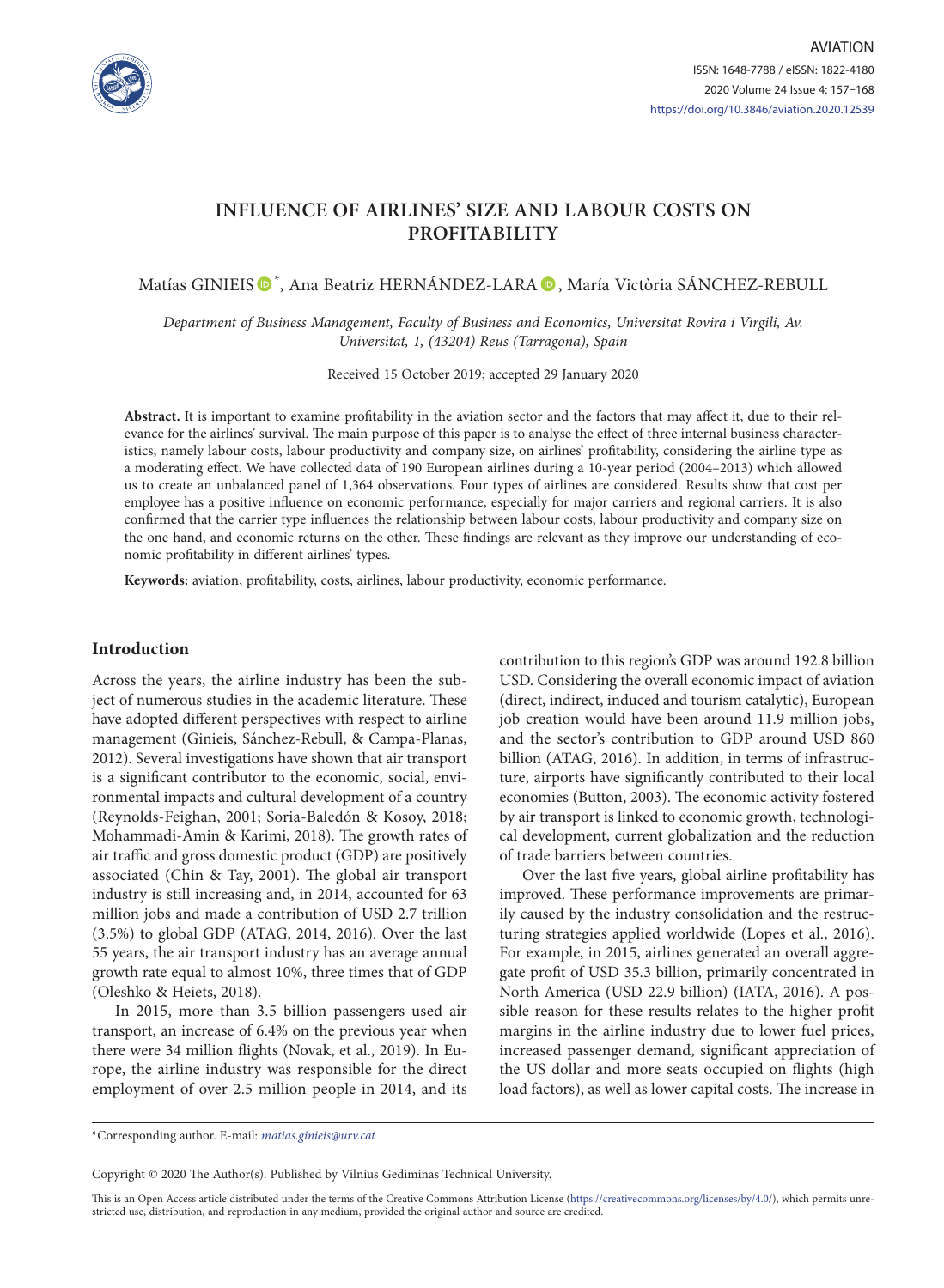the airlines' profitability has been also related to outsourcing (for example to low cost carriers).

Profitability is an important factor in any company's survival, and airlines are no exception. Many airlines have been forced to undertake significant restructuring strategies in order to reverse declining profits, by improving productivity and efficiency (Oum & Yu, 1998). However, although numerous studies have tried to explain company profitability, the main factors that influence this variable remain unconfirmed. In the air transportation sector, authors like Alamdari and Morrell (1997) have shown that the operating costs that airlines are subject to, and which affect profits, are influenced by both, by input prices (e.g. fuel costs, labour costs, airport taxes, etc.) and by operational characteristics pertinent to the airline type or model (e.g., a full service carrier (FSC), low cost carrier (LCC) or charter carrier (CHC) or, short, medium or long distance carriers).

The significant economic contribution of the airline industry, the inconclusive results of previous research on the factors that affect its profitability, the considerable inhomogeneity and the diversity of business models applied by airlines, all justify the interest of academia on this topic. The main issue analysed in the present study is the influence of employee costs and the size of different types of airlines on profitability. We seek to provide further empirical evidence on several internal variables affecting airline profitability, including labour costs and airline size, while taking into consideration differing airline types and business models.

# **1. Theoretical framework**

Previous researches have studied the determinants of companies' profitability. These determinants can be classified as either external or internal factors. The former are related to the geographical area where companies are located and include the economic situation of the country, the characteristics of their industrial sector, market competition and market share (Schmalensee, 1985; Caloghirou et al., 2004; Ambrosius et al., 2016; Shen, 2017).

Regarding the airline industry, two external factors have especially attracted the attention of academics, the liberalization and deregulation of the aviation industry, and the zone or region where airlines are located. Prior to the liberalization of the sector, expectations were that airlines would attain higher profits (Oum & Yu, 1995, 1998). However, after deregulation, many airlines had to cope with increased pressure and competitiveness (Kalemba & Campa-Planas, 2019). Research by Sjögren and Söderberg (2011) shows that, overall, deregulation increased airline productivity, and consequently profitability, however this effect is not clear for those belonging to strategic alliances. A second well-researched external factor affecting profitability is the zone or region where an airline is located. Some studies find that European airlines, on average, have a higher level of profitability (measured in terms of the

rate of return on assets) than airlines in North America and Asia (Lee & Hooy, 2012).

The internal factors considered most relevant for the airline industry are based, firstly, on inter-firm heterogeneity, for example airlines size or cost structure, and secondly on the airlines' competitive strategies, such as their organizational models. Internal factors that influence profitability related to the company itself (Rumelt, 1991; Merkert & Pearson, 2015) include costs, labour productivity, company size, product characteristics, working capital, investments, assets, human resources, ownership and composition of corporate governing bodies, services quality, organization, strategies, etc. Clearly, there are numerous external and internal factors which need to be considered. Several studies have addressed the issue of the importance of an airline's costs. Gillen and Lall (2004), Tsoulakas et al., (2008), Berrittella et al., (2009), Link et al. (2009), Maenhout and Vanhoucke (2011) determined that, for both traditional airlines and LCCs, fuel and staffing are the largest cost items. Tsoulakas et al. (2008) arrived at the same conclusion and claimed that together they represent approximately 50% of their overheads. Likewise, Doganis (2001) identified labour costs as one of the three critical areas that allow for cost reductions and consequent profitability increases in airlines.

Previous analysis shows that labour costs in the airline industry are closely linked to the business model applied. Several researches have shown that LCCs pay their employees less than do other airlines. Dobruszkes (2006) found that, despite having a greater workload, LCC staff are paid less than their counterparts in FSC companies. Similarly, Barkin et al. (1995) showed that, as compared to traditional airlines, LCCs in the US aviation market manage to save between 10 and 20% in personnel costs. A study by Najda (2003) claims that LCCs such as Southwest and JetBlue Airways have labour costs that are about 30% to 40% lower than those of traditional companies.

The second key internal factor under consideration is size. The formation of networks, fusions and alliances is an important feature of the sector, and affects the airlines' size (Oum et al., 2004). Airlines have constant investment needs and must keep their technology updated. There is an ongoing need for financial and human capital. This explains the high financial risks that affect their profitability (Capobianco & Fernandes, 2004). Literature on the subject indicates that larger size implies more available resources and also higher returns through economies of scale, synergies, greater strength in negotiating with suppliers and customers (Fariñas et al., 1992; Galve & Salas, 1993; González & Correa, 1998). These benefits would explain the proliferation of networks and strategic alliances within the sector.

Considerable research has been carried out on the relationship between the type or model of airline and its profitability. The results of the estimated cost model of different airline types proposed by Hansen et al. (2001) confirm the anticipated relationship between airline performance and its business model. These authors studied ten domestic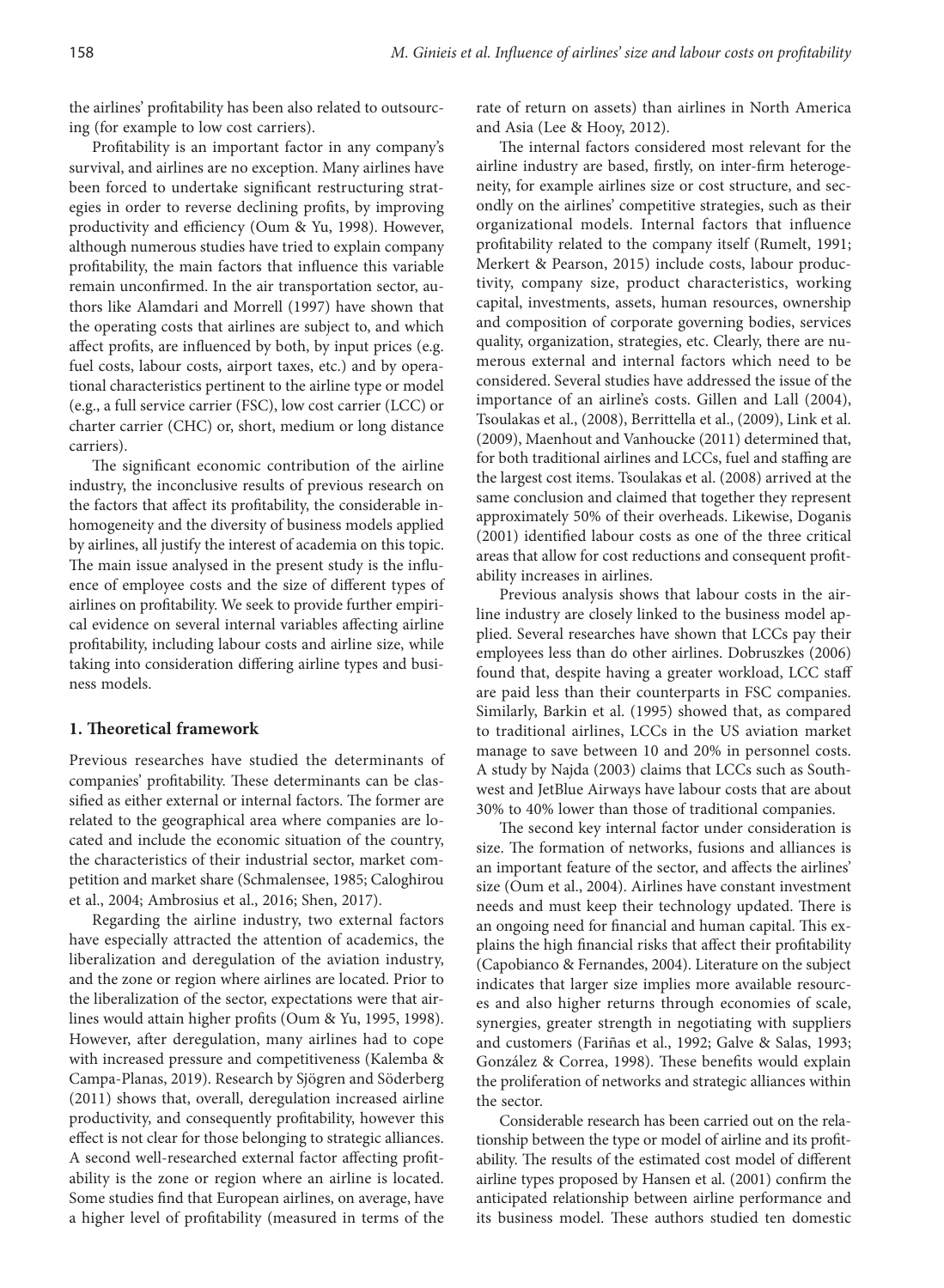airlines in the US, and their results demonstrated that the business model explains flight delays, arising from disorganization and irregularity, and the cost structure for those airlines investigated.

Internal factors are also highly relevant since the company can manage them. Rumelt (1991) states that firm/ business unit effects (internal factors) are more important than industry effects (external factors). In fact, previous research has tended to focus on internal factors, especially labour costs and productivity, and airlines' size, which are relevant to determining the competitive position of companies through their strategies and business models. Given the relevance of internal factors in explaining profitability in the airline industry, this work has a two-fold purpose:

- 1. it analyses and explains the direct relationship that exists between two internal characteristics of the airline (cost per employee and the size of the company) and the influence they exert on the economic profitability of the airline and,
- 2. the differences between these relationships are observed when comparing different types of airlines.

In this study, the personnel costs of European airlines are examined in order to have an understanding of the influence this variable may have on profitability in different types of airlines in Europe.

The paper is structured as follows. The next section outlines the methodology, describes the data gathering process, the measurement of the variables, and the analysis. Section 3 contains the results and the final section presents and discusses our main research conclusions.

## **2. Methodology**

#### **2.1. Data collection**

To conduct this research, data for 190 European airlines over a period of ten years (2004‒2013) were collected. This resulted in an unbalanced panel of 1,364 observations. The start year of 2004 was chosen because the Amadeus database then began publishing the financial statements of almost all the world's airlines.

Since the Amadeus database is one of the most relevant and used databases for the collection of financial and economic data from European companies, it was our primary source.

The airlines included in our sample fulfilled the following requirements:

- They had received favourable external audits during the period under consideration;
- They were required to present their individual financial statements every year;
- They were active companies.

#### **2.2. Measuring the variables**

The dependent variable of this study was the economic profitability of European airlines. This variable was measured using two different indicators (Campa-Planas et al., 2011; Hernández et al., 2012). The first, economic profitability (EP1), was calculated as the percentage of operating results or earnings before interests and taxes (EBIT) from total company assets. The second, economic profitability ratio (EP2), was measured by dividing the EBIT by the average number of employees.

The first explanatory variable of this work was the unit cost per employee (CE) which has been used by numerous academics making comparative studies within the airline industry (Oum & Yu, 1995; 1998; Fernandes & Capobianco, 2001; Gudmundsson, 2004, Oum et al., 2005; Greer, 2008; Heracleous & Wirtz, 2009, Melo Filho et al., 2014). It is calculated by dividing the total costs for employees each year by the total number of staff employed in the same year.

Our second explanatory variable was the company size. We considered it appropriate to choose two different size indicators; the average number of employees (EMP) and the total assets (TA) (Campa-Planas et al., 2011; Hernández et al., 2012), both of them highly related to company's size in different economic sectors, and specifically in the airline industry (Heshmati & Kim, 2016).

This study also included the moderating effect of the categorical variable used to identify the airline type (TYPE). To categorize the different types of airlines, we mainly followed the guidelines proposed by Ginieis et al. (2013) but took into account a division in FSCs which necessitated adding another category. We included two FSCs subtypes: major carriers (MJCs) and regional carriers (RECs). Finally, we considered four different airline types: CHCs, LCCs, MJCs and RECs using a four-level categorical variable.

In our categorization, mayor carriers (MJCs), included long-distance companies, airlines with a fleet of wide-bodied aircraft. Here we included flag carriers or traditional airlines (Lufthansa, Air France, British Airways, Iberia, etc.) and regular or legacy carriers (Virgin Atlantic Airways, Thomas Cook Airlines, Air Europa, etc.). MJC are usually members of strategic alliances in which partners require their members' commitment (Klophaus, 2005). They provide a higher level of service than low cost carriers (LCCs) (de Neufville, 2008; Neal, Kassens-Noor, 2011; Tretheway, 2011), especially during the flight (for example, food service and on-board entertainment). They usually offer first class or business class seats.

LCCs are different from conventional airlines and their business model is very simple (Srisaeng et al., 2014). They implement strategies to reduce costs such as using secondary airports because these tend to have lower airport charges (Pantazis & Liefner, 2006; Albers et al., 2010) and operate point-to-point systems. They reduce any "unnecessary" costs, such as claims for baggage loss (Graf, 2005) and operate a fleet of a single aircraft type, so they save on pilot and cabin crew training (Mason, 2000).

Regional carriers (RECs) are those that operate only in regional area flying only within a comparatively small geographical area (Halpern, 2008) and providing an air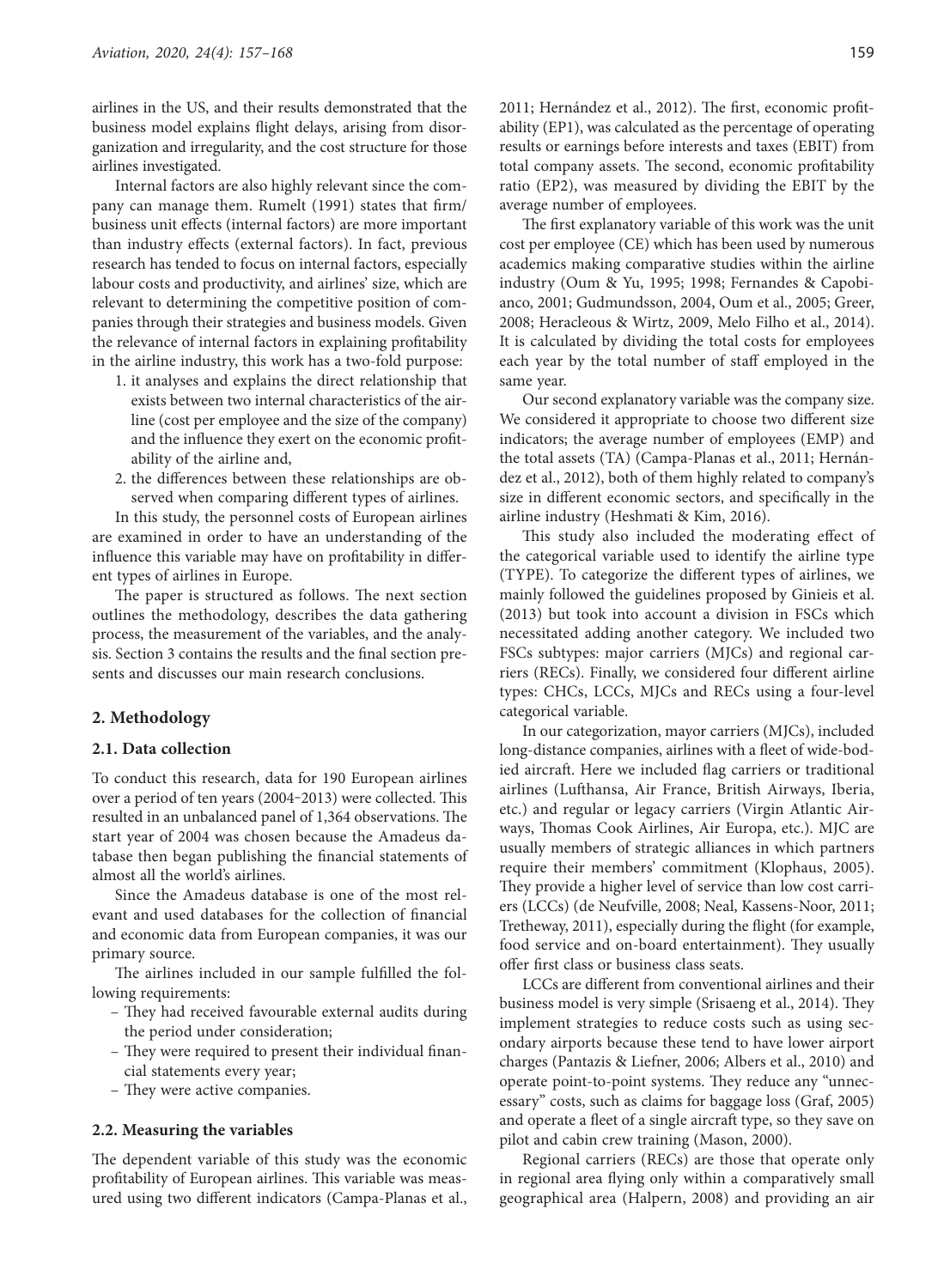transportation service to communities with limited demand (Santana, 2009). Examples of RECs are the "feeder" companies of a flag-carrier or regular airlines.

An Air Charter Service (henceforth, CHC) does not market its services through the usual sales channels (Randøy & Strandenes, 1997). CHCs operate flights outside the usual scheduled times. Their flights are operated by contractual agreements with specific clients, or they are associated with specific tour operators (Halpern, 2008). Most regular airlines also occasionally provide charter services if they have spare capacity.

Finally, although the focus of this research is on airlines size and their labour costs, other variables exert impacts on profitability, some of them being specific of the airline industry as previously mentioned in the literature review. We decided to include some of them in our models to avoid problems of omitted variables, specifically fuel costs (FC) and labour productivity (LP).

Previous researches have established a relevant and negative influence of FC on profitability (Carter et al., 2003; Morrell, 2005). Carter et al. (2003) suggest that the cost of fuel is an important expense for any airline and has a significant impact on the profitability. Morrell (2005) indicates that the fuel is the second most significant cost for airlines, so it is important to control it. FC information has been collected from the airlines' Annual Reports for the years under study.

We also included a labour productivity indicator (LP), the operating revenue per employee. It allows us to estimate how much the employees contribute to the total operating income of the airlines and thus it is a measure of their performance. Jakšić et al., (2012) explain that there is a direct linear relationship between operating revenue and the number of employees, which means that more employees contribute to achieving greater operating revenue. The impact of productivity on profitability has been studied by diverse authors (Stierwald, 2010) and, in the specific case of the airline industry, several studies have found that productivity is a significant determinant of profitability (Mantin & Wang, 2012). Among different measures of productivity, labour productivity emerges as a relevant type due to its influence on the global productivity of the airline industry (Barbot et al., 2008; Parast & Fini, 2010).

All numeric variables were log-transformed to avoid problems with skewness and linearize their distributions. Standardized variable values were used in our analyses.

# **3. Results and discussion**

We firstly undertook descriptive statistical tests and examined the correlation between variables. An ANOVA analysis was performed to evaluate the degree of association (or independence) between the variables. These analyses were complemented by performing multicollinear diagnoses to uncover any problems in the regressions. Model adequacy was analysed, and residual analysis diagnostics undertaken to confirm the efficiency of the model parameters following the steps pointed out by Tesfay and Solibakke (2015) and Tesfay (2016a, 2016b). Finally, a regression analysis estimated the relationships between the variables studied.

Table 1 shows the descriptive statistics and correlation matrix for the numerical variables. High correlations between some explanatory variables included in the same model can be observed. Besides, there was a high correlation between the two ratios of economic profitability, which suggests the suitability of analysing two different models, one for each of the indicators of economic profitability, thus gaining greater robustness in the results obtained. There was also correlation between the two independent variables that measure company size, but we decided not to include both of them in the same model, so the measurement of company size used in both models was different. Our multicollinearity diagnostics did not reveal any problems in the regressions. Every independent variable included in each model captured a relevant proportion of the variance. Variance inflation factor (VIF) analyses were conducted for each model, showing maximum values below the upper bound of 10, which suggests the absence of unacceptable multicollinearity.

For the categorical variables, such as airline type, the percentage of companies in each of these categories was calculated. Our sample indicated that CHCs represented 45.4% of the data, LCCs 7.5%, MJCs 21.8%, and RECs 25.3%.

We noted that, according to the annual financial statements submitted by these companies during the 10-year period under study (2004‒2013), MJCs are the type with the

| Variables | mean     | SD <sub>.</sub> | Log EP1     | Log EP2     | Log CE     | Log TA     | Log EMP     | Log CF | Log LP |
|-----------|----------|-----------------|-------------|-------------|------------|------------|-------------|--------|--------|
| Log EP1   | $-3.022$ | 1.338           |             |             |            |            |             |        |        |
| Log EP2   | 9.228    | 1.624           | $0.760***$  |             |            |            |             |        |        |
| Log CE    | 10.628   | 0.883           | 0.020       | $0.366***$  |            |            |             |        |        |
| Log TA    | 17.822   | 2.096           | $-0.155***$ | $0.141***$  | $0.274***$ |            |             |        |        |
| Log EMP   | 5.667    | 1.948           | $-0.115***$ | $-0.163***$ | 0.005      | $0.848***$ |             |        |        |
| Log FC    | 12.635   | 1.095           | 0.046       | $0.224*$    | 0.114      | $0.871***$ | $0.837***$  |        |        |
| Log LP    | 19.346   | 1.929           | $0.139***$  | $0.550***$  | $0.669***$ | $0.143***$ | $-0.214***$ | 0.104  |        |

Table 1. Descriptive statistics and correlation matrix

Signif. codes: 0 '\*\*\*' 0.001 '\*\*' 0.01 '\*' 0.05 '+' 0.1 ' ' 1.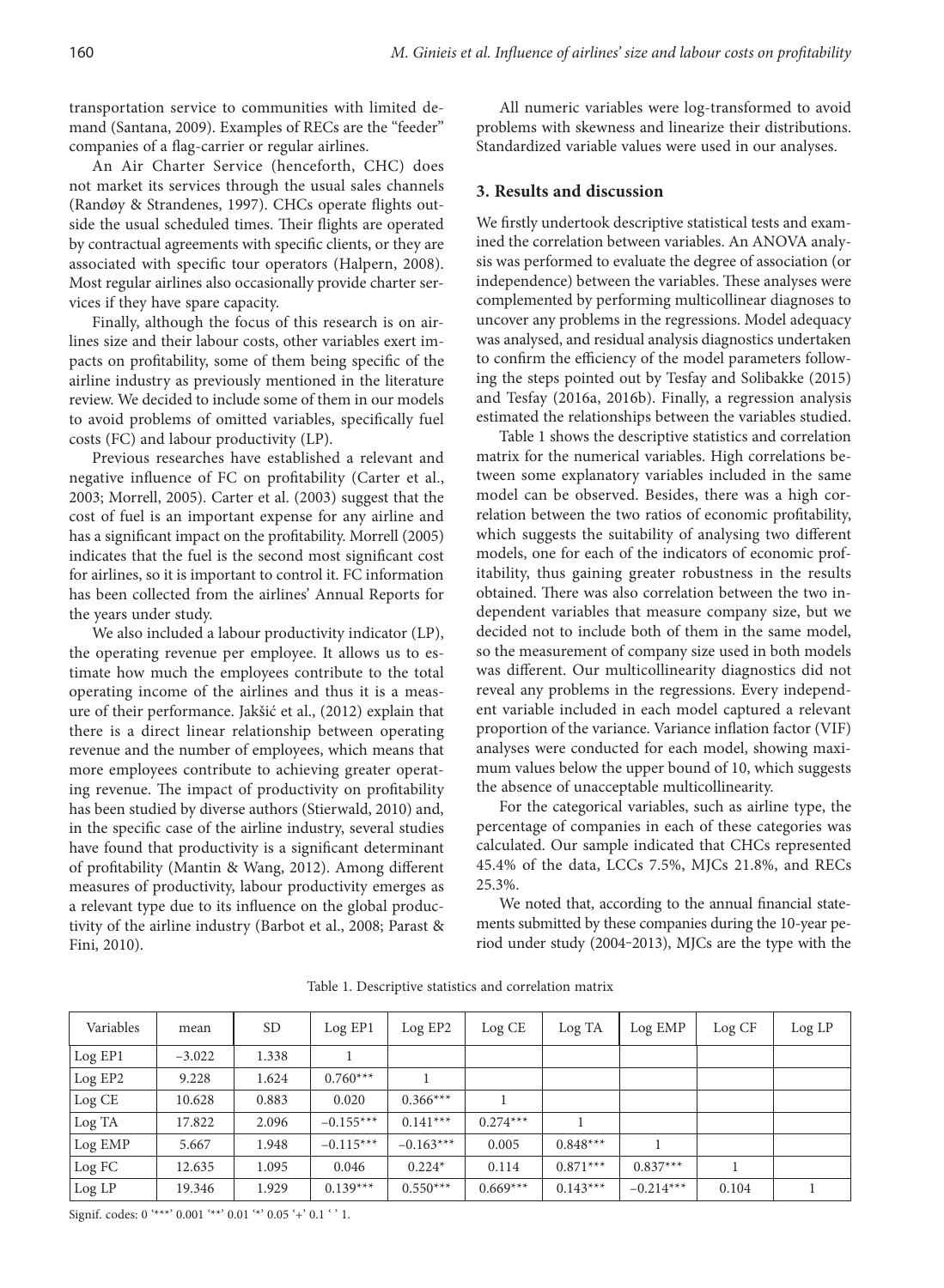largest proportion of labour costs per operative revenues (approximately 24%), followed by the RECs (almost 20%), CHCs (around 14%) and LCCs (around 12%) (see Figure 1).

We conducted analyses of variance in order to determine whether some significant differences could be seen between companies of different types. Although it was not an objective of this investigation, we considered it appropriate to conduct prior exploratory analyses that determine differences among airline types in order to later justify the explanatory models used in this research. This is due to the expected impact that the airline type could exert on the effects of labour costs and airline size over profitability. The following tables and figures show the most relevant results.

Tables 2 and 3 (Figures 2, 3) show that the mean values of economic profitability were significantly different when comparing airline types. MJCs present the lowest mean values for both types of economic profitability, whilst







Figure 2. Boxplot for EP1 by company type (source: created by the authors)



Figure 3. Boxplot for EP2 by company type (source: created by the authors)



Figure 4. Boxplot for CE by company type (source: created by the authors)

Table 2. ANOVA analysis for EP1

| Variable | CHC   |           | <b>LCC</b> |       | <b>MJC</b> |       | <b>REC</b> |           | <b>ANOVA</b> |
|----------|-------|-----------|------------|-------|------------|-------|------------|-----------|--------------|
|          | mean  | <b>SD</b> | mean       | SD    | mean       | SD    | mean       | <b>SD</b> |              |
| Log EP1  | 0.041 | 0.084     | 0.018      | 0.678 | $-0.221$   | 0.917 | 0.079      | 0.942     | $3.349*$     |

Signif. codes: 0 '\*\*\*' 0.001 '\*\*' 0.01 '\*' 0.05 '+' 0.1 ' ' 1.

Table 3. ANOVA analysis for EP2

| Variable | CHC   |           | LCC   |           | MJC      |           | <b>REC</b> |       | <b>ANOVA</b> |
|----------|-------|-----------|-------|-----------|----------|-----------|------------|-------|--------------|
|          | mean  | <b>SD</b> | mean  | <b>SD</b> | mean     | <b>SD</b> | mean       | SГ    |              |
| Log EP2  | 0.033 | .005      | 0.510 | 0.741     | $-0.134$ | 1.069     | $-0.113$   | 0.954 | $7.57***$    |

Signif. codes: 0 '\*\*\*' 0.001 '\*\*' 0.01 '\*' 0.05 '+' 0.1 ' ' 1.

Table 4. ANOVA analysis for CE

| Variable | CHC   |           | <b>LCC</b> |           | <b>MJC</b> |           | <b>REC</b> |       | <b>ANOVA</b> |
|----------|-------|-----------|------------|-----------|------------|-----------|------------|-------|--------------|
|          | mean  | <b>SD</b> | mean       | <b>SD</b> | mean       | <b>SD</b> | mean       | SD    |              |
| Log CE   | 0.002 | 1.085     | 0.334      | 0.540     | $-0.093$   | 0.976     | $-0.022$   | 0.948 | $4.739**$    |

Signif. codes: 0 '\*\*\*' 0.001 '\*\*' 0.01 '\*' 0.05 '+' 0.1 ' ' 1.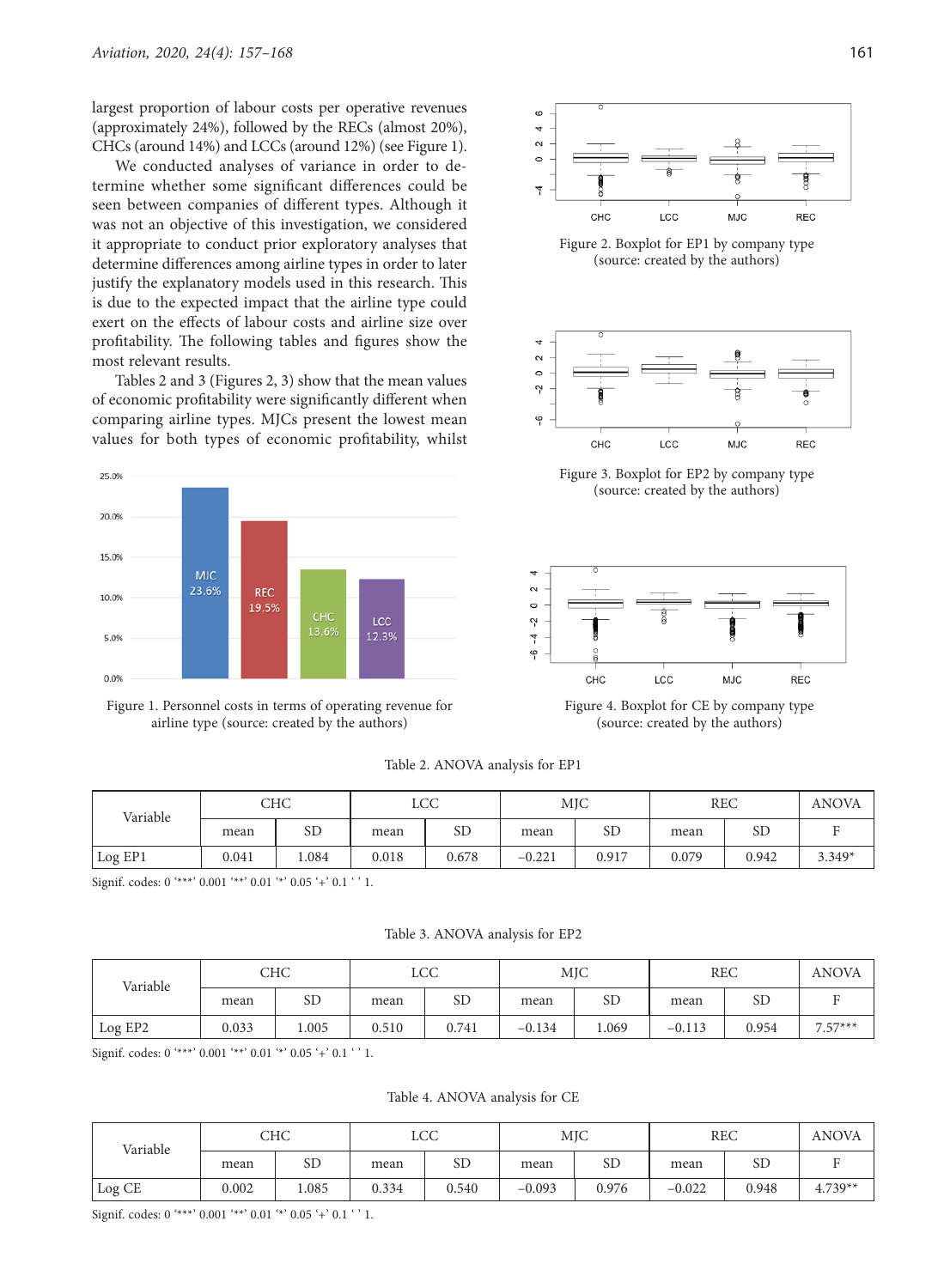RECs exhibit the highest mean value for EP1, and LCCs the highest mean value for EP2.

These results show that the assets of RECs generate higher income than other airline types (see EP1). Larger airlines, such as MJCs show lower averages. In EP2, we see that LCCs employees are the most productive of all types, whereas the employees of the MJCs are the least productive.

In terms of the first explanatory variable, unit cost per employee (CE), Table 4 and Figure 4 show significant differences in their mean value when comparing different types of airlines, being the highest in the case of LCCs and the lowest for MJCs.

We have provided two possible explanations to this somewhat controversial result. First, in this study we have considered the cost of staff in general, instead of the employees' basic wage. LCCs have fewer personnel than traditional airlines, but their staff work more hours, which means that they pay them overtime and other allowances, and this might affect the final results of this research. Another possible explanation is that we compared the costs for employees without discriminating between labour categories – in the MJCs there are more labour categories and higher wages gaps between employees. Furthermore, our dataset contains only a few LCCs from Eastern Europe, while there are many airlines of other types (MJCs, RECs and CHCs) in Russia, Ukraine, Romania and Bulgaria. This also may affect average labour costs when comparing region by region.

The results for company size are shown in the following tables and figures.

When reviewing the results for the measurements of company size (Tables 5, 6 and Figures 5, 6), some relevant and significant differences can be observed when comparing different airlines types. MJCs and LCCs exhibit higher mean values in terms of company size (considering both



Figure 5. Boxplot for TA by company type (source: created by the authors)



Figure 6. Boxplot for EMP by company type (source: created by the authors)

total assets and employee numbers) when compared to RECs and CHCs.

This can be explained as follows. LCCs and MJCs have fleets with long-haul aircraft and large fuselage width (and modern fleets, in the case of LCCs), which increase their asset values. However, the aircrafts used by RECs or CHCs, which are normally used for short-haul flights, are smaller. So, when compared to other airlines with larger aircraft, their assets are of a lower value. With regard to the EMP variable, MJCs are assumed to have higher staff numbers with respect to CHCs.

The results for the fuel costs are displayed in Table 7 and Figure 7.

Table 5. ANOVA analysis for TA

| Variable | CHC      |           | <b>LCC</b> |       | <b>MJC</b> |       | <b>REC</b> |           | <b>ANOVA</b> |
|----------|----------|-----------|------------|-------|------------|-------|------------|-----------|--------------|
|          | mean     | <b>SD</b> | mean       | SD    | mean       | SD    | mean       | <b>SD</b> |              |
| Log TA   | $-0.465$ | 0.619     | 1.039      | 0.845 | 0.994      | 0.976 | $-0.327$   | 0.757     | $330***$     |

Signif. codes: 0 '\*\*\*' 0.001 '\*\*' 0.01 '\*' 0.05 '+' 0.1 ' ' 1.

Table 6. ANOVA analysis for EMP

| Variable | CHC      |           | LCC   |       | <b>MJC</b> |           | <b>REC</b> |       | <b>ANOVA</b> |
|----------|----------|-----------|-------|-------|------------|-----------|------------|-------|--------------|
|          | mean     | <b>SD</b> | mean  | SD    | mean       | <b>SD</b> | mean       | SD    |              |
| Log EMP  | $-0.557$ | 0.650     | 0.744 | 0.758 | 109        | 0.903     | $-0.174$   | 0.719 | $383.1***$   |

Signif. codes: 0 '\*\*\*' 0.001 '\*\*' 0.01 '\*' 0.05 '+' 0.1 ' ' 1.

Table 7. ANOVA analysis for FC

| Variable | CHC      |           | LCC   |           | <b>MJC</b> |           | <b>REC</b> |       | <b>ANOVA</b> |
|----------|----------|-----------|-------|-----------|------------|-----------|------------|-------|--------------|
|          | mean     | <b>SD</b> | mean  | <b>SD</b> | mean       | <b>SD</b> | mean       | SD    |              |
| Log FC   | $-1.424$ | 0.851     | 0.076 | 0.452     | 0.345      | 0.875     | .805<br>-  | 0.606 | $53.21***$   |

Signif. codes: 0 '\*\*\*' 0.001 '\*\*' 0.01 '\*' 0.05 '+' 0.1 ' ' 1.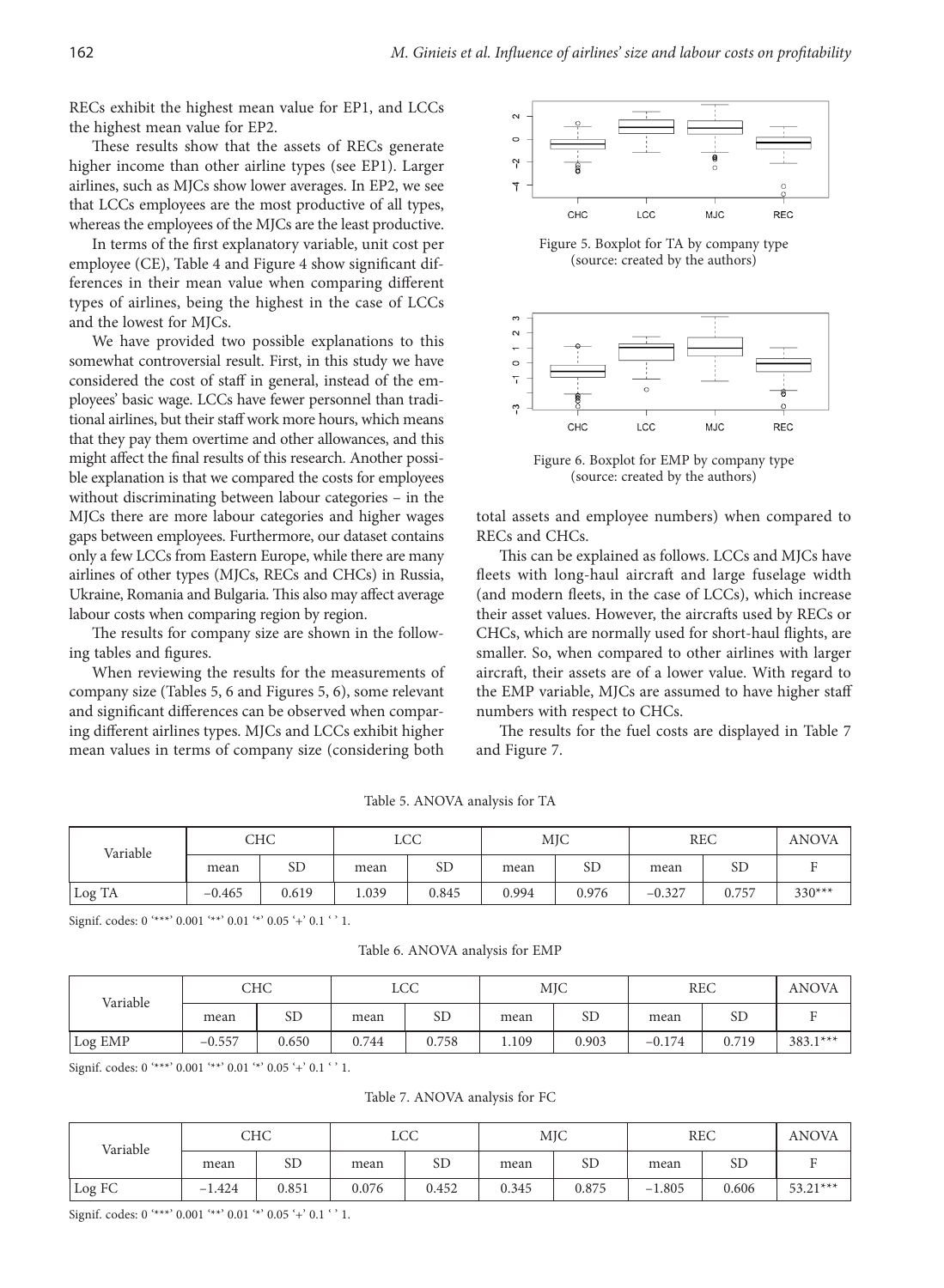

Figure 7. Boxplot for FC by company type (source: created by the authors)

Table 7 and Figure 7 show some relevant and significant differences in terms of fuel costs when comparing different airlines types. MJCs and LCCs exhibit higher mean values than RECs and CHCs, but MJCs are the type with the highest fuel costs.

According to our results, RECs and CHCs have managed to protect themselves from the constant changes in fuel prices and have obtained lower fuel costs than larger companies such as the MJC and LCC. This finding is noteworthy and deserves to be further studied because the study carried out by the European Cockpit Association (ECA, 2006), indicates that CHCs are amongst the most affected airlines when compared to LCCs and MJCs since, in the short term, they are not able to react to fuel price changes.

Finally, the results for labour productivity (LP) are shown in Table 8 and Figure 8.

The results of Table 8 and Figure 8 show significant differences in the mean values of labour productivity when comparing different types of airlines. According to our results, LCCs are the airlines with higher labour productivity.

Following on this exploratory analysis and given that the database combines observations of airlines across time, panel data methodology was used in the estimation process. We conducted random effects regression analyses as suggested by the results of the Durwin-Wu-Hausman test (Table 9). We also included time dummies in the panel regression models.

For the purpose of this study, in which we have tried to determine, on the one hand, the influence of costs per employees and company size on economic profitability in the airline sector, and on the other, the possible differences that can be expected between these effects, depending on airline types, we considered it appropriate to specify two



Figure 8. Boxplot for LP by company (source: created by the authors)

models. Each model involves a different measurement of economic profitability.

In the first model, where the dependent variable was EP1 (EBIT/TA), company size was determined by means of the number of employees. In the second model, where the dependent variable was EP2 (EBIT/EMP), we included total assets as one of the explanatory variables.

To investigate whether airline type would strengthen or weaken the effect of cost per employee and company size on economic profitability, the following moderated regression equations were utilized:

$$
EP1it = \beta 0 + \beta 1Year + \beta 2 (FC)it + \beta 3 (LP)it +
$$
  
\n
$$
(\beta 4 (CE)it + \beta 5 (EMP)it) \cdot TYPEit + it;
$$
  
\n
$$
EP2it = \beta 0 + \beta 1Year + \beta 2 (FC)it + \beta 3 (LP)it +
$$
  
\n
$$
(\beta 4 (CE)it + \beta 5 (TA)it) \cdot TYPEit + it.
$$
 (2)

As mentioned above, to analyse the adequacy and diagnosis of the model through residual analysis and to confirm the efficiency of the model parameters, we followed the steps described by Tesfay and Solibakke (2015) and Tesfay (2016a, 2016b). Firstly, we computed the estimated residuals. Then, we applied the Ljung-Box test of serial autocorrelation on the estimated residuals for both models. We did not reject the null-hypotheses because autocorrelations were small and non-significant (Ljung-Box Q Chi-Sq = 24.962, *p*-value = 0.1618 for EP1; Ljung-Box Q Chi-Sq = 23.841, *p*-value = 0.1823 for EP2). These results imply that the models fit can be considered free from autocorrelation problems.

Results from Table 9 confirm the influence of costs per employee on economic profitability. The influence is positive and significant in both models ( $\beta$  = 2.605; *p*-value < 0.01 for EP1, and  $\beta$  = 1.568; *p*-value < 0.05 for EP2). Regarding size, effects were only significant in

Table 8. ANOVA analysis for LP

| Variable | CHC   |       | LCC   |           | <b>MJC</b> |       | <b>REC</b> |           | <b>ANOVA</b> |
|----------|-------|-------|-------|-----------|------------|-------|------------|-----------|--------------|
|          | mean  | SD    | mean  | <b>SD</b> | mean       | SD    | Mean       | <b>SD</b> |              |
| Log LP   | 0.067 | 0.999 | 0.474 | 0.812     | $-0.143$   | 1.056 | $-0.137$   | 0.949     | $12.95***$   |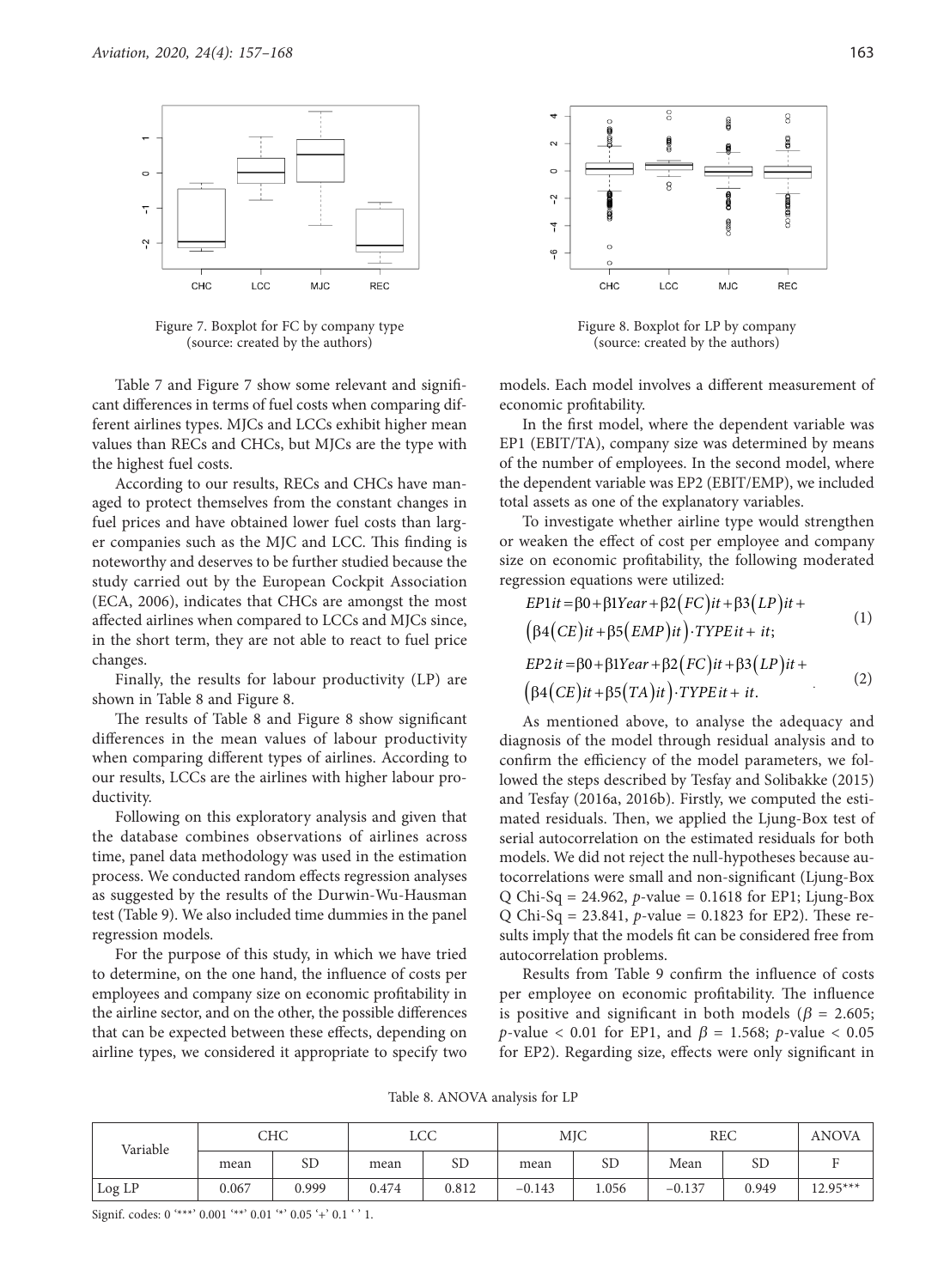| Variables           |              | Model 1 (Dependent variable EP1) |              | Model 2 (Dependent variable EP2) |  |
|---------------------|--------------|----------------------------------|--------------|----------------------------------|--|
|                     | $\, {\bf B}$ | Std. Error                       | $\, {\bf B}$ | Std. Error                       |  |
| Intercept           | 0.336        | 0.592                            | 0.125        | 0.548                            |  |
| Year 2005           | $-0.144$     | 0.306                            | $-0.095$     | 0.251                            |  |
| Year 2006           | $-0.505$     | $0.278 +$                        | $-0.447$     | $0.231+$                         |  |
| Year 2007           | $-0.020$     | 0.260                            | $-0.060$     | 0.214                            |  |
| Year 2008           | $-0.041$     | 0.293                            | $-0.079$     | 0.248                            |  |
| Year 2009           | $-0.333$     | 0.277                            | $-0.321$     | 0.232                            |  |
| Year 2010           | $-0.274$     | 0.293                            | $-0.248$     | 0.246                            |  |
| Year 2011           | $-0.367$     | 0.283                            | $-0.347$     | 0.242                            |  |
| Year 2012           | $-0.356$     | 0.285                            | $-0.316$     | 0.245                            |  |
| Year 2013           | $-0.099$     | 0.278                            | $-0.109$     | 0.241                            |  |
| ${\rm FC}$          | 0.080        | 0.238                            | 0.089        | 0.222                            |  |
| $\operatorname{LP}$ | 0.254        | 0.208                            | 0.674        | $0.140***$                       |  |
| CE                  | 2.605        | $0.918**$                        | 1.568        | $0.617*$                         |  |
| <b>EMP</b>          | 1.991        | $0.830*$                         |              |                                  |  |
| ${\rm TA}$          |              |                                  | 0.626        | 0.848                            |  |
| <b>LCC</b>          | $-0.083$     | 0.632                            | $-0.221$     | 0.554                            |  |
| <b>MJC</b>          | $-0.199$     | 0.438                            | 0.001        | 0.429                            |  |
| <b>REC</b>          | 0.499        | 0.811                            | $-0.050$     | 0.533                            |  |
| CE*LCC              | $-2.855$     | $0.999**$                        | $-1.628$     | $0.698*$                         |  |
| $CE*MJC$            | $-2.636$     | $0.936**$                        | $-1.445$     | $0.633*$                         |  |
| $CE*REC$            | $-1.929$     | $1.107+$                         | $-1.968$     | $0.825*$                         |  |
| TA*LCC              |              |                                  | $-0.320$     | 0.851                            |  |
| TA*MJC              |              |                                  | $-0.637$     | 0.863                            |  |
| TA*REC              |              |                                  | 0.872        | 1.182                            |  |
| EMP*LCC             | $-2.111$     | $0.870*$                         |              |                                  |  |
| EMP*MJC             | $-2.054$     | $0.840*$                         |              |                                  |  |
| EMP*REC             | $-3.477$     | $1.808 +$                        |              |                                  |  |
| Hausman test        |              | 6.122 (p-value 0.9976)           |              | 8.470 (p-value 0.9813)           |  |
| Adjusted R-Squared  |              | 0.167                            |              | 0.379                            |  |
| $\vert$ F           | $1.572 +$    |                                  | $4.154***$   |                                  |  |

Table 9. Results of the random effects regression analyses

Signif. codes: 0 '\*\*\*' 0.001 '\*\*' 0.01 '\*' 0.05 '+' 0.1 ' ' 1.

the case of the number of employees on EP1 (β = 1.991; p-value < 0.05), meaning that a higher company size, in terms of number of employees, improves economic profitability, while a non-significant effect was found between total assets and EP2. These results refer to CHC airlines, which are the baseline of these analyses.

Regarding the airline type, non-significant effects were found in both models, which points out that the airline type, by itself, does not exert a significant effect on profitability.

The moderating effects of an airline's type on the relationship between CE and profitability were negative and significant in the case of LCC ( $\beta$  = -2.855; p-value < 0.01 for EP1 and  $\beta$  = -1.628; p-value < 0.05 for EP2). This implies that the positive effect proven between CE and profitability for CHC, becomes negative for LCC. In the case of MJC, these moderating effects were also negative and significant in both models ( $\beta$  = -2.636; p-value < 0.01 for EP1 and  $\beta$  = -1.445; p-value < 0.05 for EP2), which also suggest a lower impact of CE on profitability when comparing MJC to CHC. This influence of CE even becomes negative on EP1 in MJC, and it is positive on EP2, but much lower when comparing MJC to CHC. In the case of REC, again, the moderating effects were negative and significant in both models ( $\beta$  = -1.929; p-value < 0.1 for EP1 and  $\beta$  = -1.968; p-value < 0.05 for EP2). These results mean that the influence of CE on EP1 is positive for REC but lower in comparison to CHC, and negative in the case of EP2.

Finally, the moderating effects of the airline type on the relationship between the number of employees and EP1 were negative and significant for LCC ( $\beta$  = -2.111;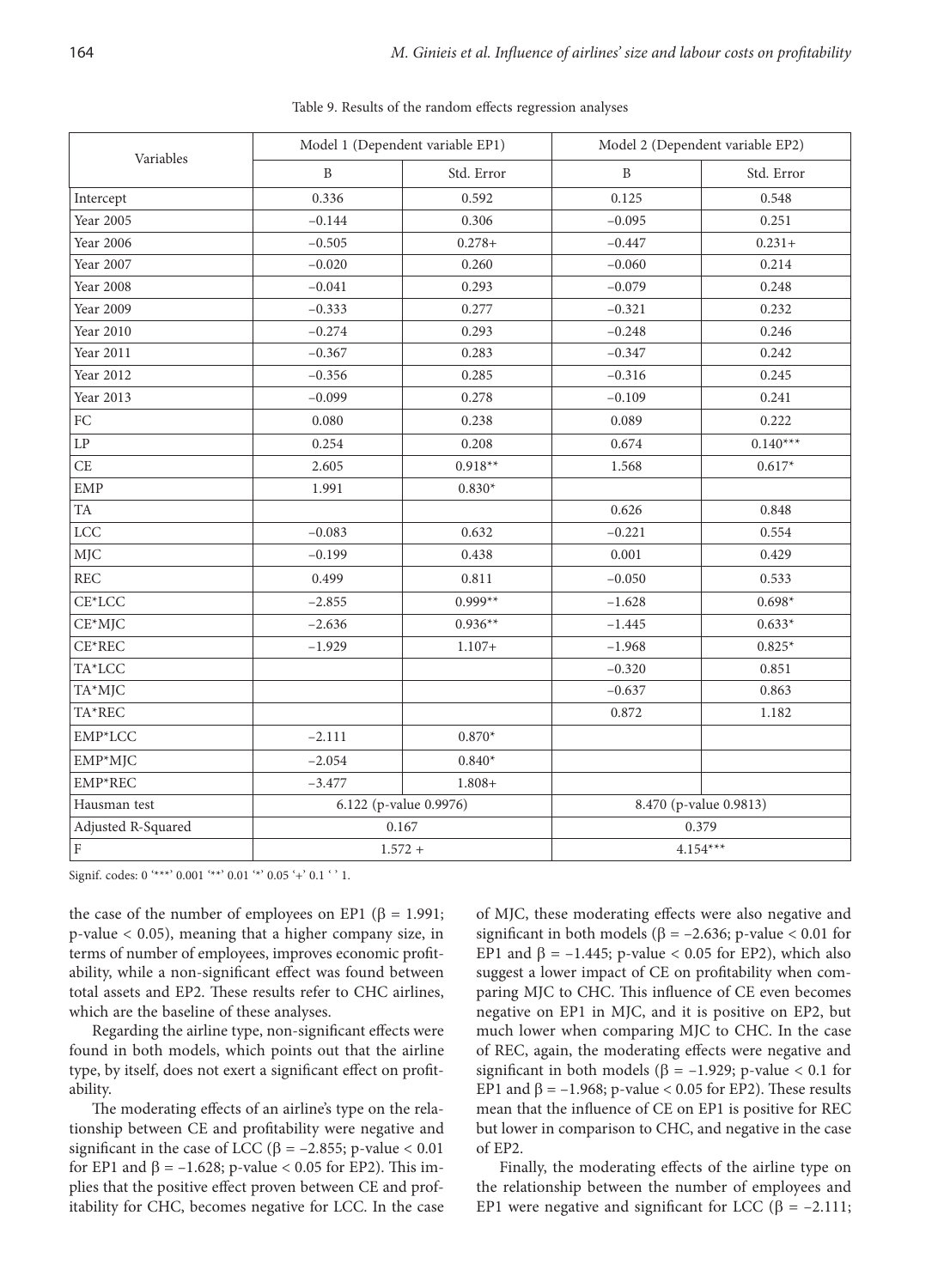*p*-value < 0.05), MJC ( $\beta$  = -2.054; *p*-value < 0.05) and REC  $(\beta = -3.477; p-value < 0.1)$ . These results imply that the positive influence between the number of employees and EP1 proven for CHC ( $\beta$  = 1.991; *p*-value < 0.05) becomes negative for other airline types. Non-significant effects were found in the relationships of total assets and EP2, when the moderating influence of the airline type is considered.

Regarding the rest of the variables included in our models, fuel cost and labour productivity, the results indicate non-significant influence of these variables on profitability, the only exception being of LP which has a positive and significant influence on EP2 ( $\beta$  = 0.674; *p*-value < 0.001). This means that airlines with a high labour productivity obtain high economic profitability measured in terms of the number of employees. The effect of time was not proven significant with our dataset.

## **Conclusions**

On the one hand, our purpose was to explore the direct relationship that cost per employee and company size, as internal airline characteristics, exert on economic profitability in the sector. On the other hand, we were interested in discovering whether relevant differences could be observed in these relationships when comparing different airline types. The originality of this work is its analysis of two models including two different economic variables (profitability over assets and profitability per employee), while at the same time four types of airlines are compared.

The findings of this study underlined an influence of cost per employee on economic profitability for CHC. This effect was positive and independent of the way of measuring this profitability, much higher than for MJC and REC while was negative for LCC. Regarding the company size, only when measured by the number of employees, it was observed a positive relationship with economic profitability in the case of CHC carriers, implying that a higher number of employees in this airline type is related to higher economic profitability (as measured as EBIT divided by total assets). One possible explanation for these results is that CHC airlines in our dataset are mostly airlines that carry out executive and business flights. Therefore, they can better manage their costs and thus achieve greater profitability since they mainly work with previously booked flights, in which they can assure and increase their economic profitability even when their cost structure in terms of personnel and size are high. In this type of airlines, the influence of the airline size in terms of the number of employees on economic profitability is positive. On the contrary, in the other airline types, a lower size and also lower costs structures assure a better performance in terms of economic profitability. Nevertheless, further exploration of

the possible reasons for the results obtained in this study will constitute an interesting research line for the future.

A direct influence was also observed in the case of labour productivity, which demonstrates the positive effect of labour productivity on economic performance, at least when measured as EBIT per employee. Thus, we may assert that an airline's economic profitability depends on the cost per employee, the airline's size and the labour productivity (although the level of influence of some of these variables is not the same for all types of airlines, being higher or lower depending on the type of airline under consideration). These important differences exhibited by different airline types confirm that the airline industry is not a homogenous sector, and the relevance of considering the potential impact of these differences exhibited by each airline type and its business model.

This research, nevertheless, has several limitations that might be addressed in the future. We have considered employee costs without discriminating between labour categories and we have not considered wage gaps among employees when comparing airlines in different geographical regions or countries. Also, studying labour costs in different geographical areas, while taking into account existing gaps and different national degrees of inflation, would be an interesting analysis to carry out in the future, as it would allow us to better explore the influence of these variables on profitability. Furthermore, although the ratios used in this study are the most commonly applied when measuring firms' profitability, other variables might also add valuable information to the characteristics and performance of airline companies. Another important limitation was the impossibility of showing with our dataset the significant influence of fuel cost on economic profitability established in earlier research. The inclusion of more airlines and years could provide more data and contribute to solving this problem in the future. Finally, the inclusion of additional explanatory variables, such as the number of fleet or the material costs, was considered in this study because of their potential influence on profitability. However, problems of multicollinearity were observed between several such explanatory variables when tested them in our models, and also the number of observations was reduced due to missing data issues.

Finally, we consider that this paper contributes to the existing literature responding to several relevant but previously unanswered questions in the airline industry, and provides a more in-depth understanding of economic profitability in the sector, which may be useful for further studies and for managers in the air transport sector. Specific insights are provided regarding the economic profitability of different types of carriers which adopt different business models, which aid in understand the effect of labour costs and airline size on economic profitability.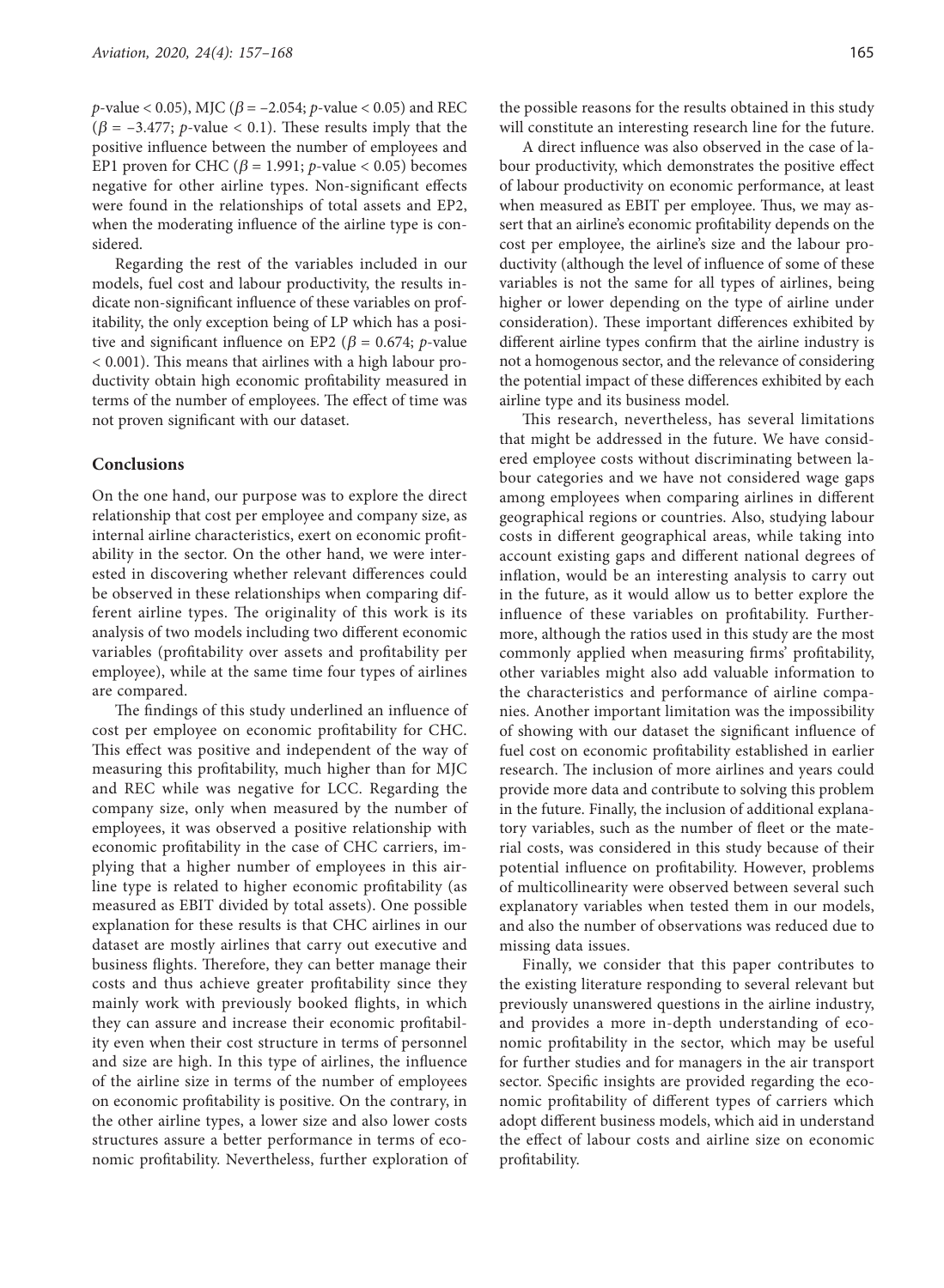#### **References**

Alamdari, F., & Morrell, P. (1997). Airline labour cost reduction: post-liberalisation experience USA and Europe. *Journal of Air Transport Management, 3*(2), 53–66.

[https://doi.org/10.1016/S0969-6997\(97\)00024-0](https://doi.org/10.1016/S0969-6997(97)00024-0)

- Albers, S., Heuermann, C., & Koch, B. (2010). Internationalization strategies of EU and Asia-Pacific low fare airlines. *Journal of Air Transport Management, 16*(5), 244–250. <https://doi.org/10.1016/j.jairtraman.2009.12.001>
- Ambrosius, M., Grimm, V., Solch, C., & Zottl, G. (2016). Investment incentives for flexible energy consumption in the industry. *International Conference on the European Energy Market*. EEM, Porto, Portugal. [https://ieeexplore.ieee.org/](https://ieeexplore.ieee.org/iel7/7514734/7521173/07521234.pdf) [iel7/7514734/7521173/07521234.pdf](https://ieeexplore.ieee.org/iel7/7514734/7521173/07521234.pdf)
- ATAG. (2014). Aviation benefits beyond borders. *Powering global economic growth, employment, trade links, tourism and support for sustainable development through air transport*. Air Transport Action Group (ATAG), Report, April 2014. [https://](https://aviationbenefits.org/media/26786/ATAG__AviationBenefits2014_FULL_LowRes.pdf) [aviationbenefits.org/media/26786/ATAG\\_\\_AviationBene](https://aviationbenefits.org/media/26786/ATAG__AviationBenefits2014_FULL_LowRes.pdf)[fits2014\\_FULL\\_LowRes.pdf](https://aviationbenefits.org/media/26786/ATAG__AviationBenefits2014_FULL_LowRes.pdf)
- ATAG. (2016). *Aviation benefits beyond borders. Powering global economic growth, employment, trade links, tourism and support for sustainable development through air transport*. Air Transport Action Group (ATAG), Report, July 2016. [https://](https://aviationbenefits.org/media/149668/abbb2016_full_a4_web.pdf) [aviationbenefits.org/media/149668/abbb2016\\_full\\_a4\\_web.pdf](https://aviationbenefits.org/media/149668/abbb2016_full_a4_web.pdf)
- Barbot, C., Costa, A., & Sochirca, E. (2008). Airlines performance in the new market context: a comparative productivity and efficiency analysis. *Journal of Air Transport Management, 14*, 270–274.<https://doi.org/10.1016/j.jairtraman.2008.05.003>
- Barkin, T. I., Hertzell, O. S., & Young, S. J. (1995). Facing lowcost competitors: lessons from US airlines. *The McKinsey Quarterly, 4*(4), 86–99. [https://www.questia.com/library/](https://www.questia.com/library/journal/1G1-55427465/facing-low-cost-competitors-lessons-from-us-airlines) [journal/1G1-55427465/facing-low-cost-competitors-lessons](https://www.questia.com/library/journal/1G1-55427465/facing-low-cost-competitors-lessons-from-us-airlines)[from-us-airlines](https://www.questia.com/library/journal/1G1-55427465/facing-low-cost-competitors-lessons-from-us-airlines)
- Berrittella, M., La Franca, L., & Zito, P. (2009). An analytic hierarchy process for ranking operating costs of low cost and full service airlines. *Journal of Air Transport Management, 15*(5), 249–255. <https://doi.org/10.1016/j.jairtraman.2008.11.006>
- Button, K. (2003). Does the theory of the "core" explain why airlines fail to cover their long-run costs of capital? *Journal of Air Transport Management, 9*(1), 5–14. [https://doi.org/10.1016/S0969-6997\(02\)00075-3](https://doi.org/10.1016/S0969-6997(02)00075-3)
- Caloghirou, Y., Protogerou, A., Spanos, Y. E., & Papagiannakis, L. (2004). Industry-versus firm-specific effects on performance: contrasting SMEs and large-sized firms. *European Management Journal, 22*(2), 231–243.
- <https://doi.org/10.1016/j.emj.2004.01.017>
- Campa-Planas, F., Hernández-Lara, A. B., Sánchez-Rebull, M. V., & Veses-Ibáñez, V. (2011). La rentabilidad económica explicada a través del tamaño. Las empresas de ingeniería civil en España. *Dyna, 86*(5), 549–556. <https://doi.org/10.6036/4054>
- Capobianco, H. M. P., & Fernandes, E. (2004). Capital structure in the world airline industry. *Transportation Research Part A: Policy and Practice, 38*(6), 421–434. <https://doi.org/10.1016/j.tra.2004.03.002>
- Carter, D. A., Rogers, D. A., & Simkins, B. J. (2003). Does fuel hedging make economic sense? *The case of the US Airline Industry. AFA 2004 San Diego Meetings* (September 16, 2002). <https://doi.org/10.2139/ssrn.325402>
- Chin, A. T. H. & Tay, J. H. (2001). Developments in air transport: implications on investment decisions, profitability and survival of Asian airlines. *Journal of Air Transport Management*, *7*(5), 319–330. [https://doi.org/10.1016/S0969-6997\(01\)00026-6](https://doi.org/10.1016/S0969-6997(01)00026-6)
- de Neufville, R. (2008). Low-cost airports for low-cost airlines: Flexible design to manage the risks. *Transportation Planning and Technology, 31*(1), 35–68. <https://doi.org/10.1080/03081060701835688>
- Dobruszkes, F. (2006). An analysis of European low-cost airlines and their networks. *Journal of Transport Geography, 14*(4), 249–264. <https://doi.org/10.1016/j.jtrangeo.2005.08.005>
- Doganis, R. (2001). *Airline business in the 21st century*. Routledge, London. <https://doi.org/10.4324/9780203991916>
- European Cockpit Association. (2006). Upheaval in the European skies. Low cost carriers in Europe: economic data, market and pilot demand forecast. *ECA Industrial Sub Group*, June 2006. Brussels, Belgium. [https://www.eurocockpit.be/sites/](https://www.eurocockpit.be/sites/default/files/LCC-Book-2006-Final-Web.pdf) [default/files/LCC-Book-2006-Final-Web.pdf](https://www.eurocockpit.be/sites/default/files/LCC-Book-2006-Final-Web.pdf)
- Fariñas, J. C., Calvo, J. L., Jaumandreu, J. M., Lorenzo, M. J., Huergo, E., & De la Iglesia, C. (1992). *La Pyme industrial en España*. Civitas, Madrid.

<https://e-archivo.uc3m.es/handle/10016/5269>

- Fernandes, E., & Capobianco, H. M. P. (2001). Airline capital structure and returns. *Journal of Air Transport Management, 7*(3), 137–142. [https://doi.org/10.1016/S0969-6997\(00\)00041-7](https://doi.org/10.1016/S0969-6997(00)00041-7)
- Galve, C., & Salas, V. (1993). Propiedad y resultados de la gran empresa española. *Investigaciones Económicas, 17*(2), 207– 238. [https://www.fundacionsepi.es/investigacion/revistas/pa](https://www.fundacionsepi.es/investigacion/revistas/paperArchive/May1993/v17i2a1.pdf)[perArchive/May1993/v17i2a1.pdf](https://www.fundacionsepi.es/investigacion/revistas/paperArchive/May1993/v17i2a1.pdf)
- Gillen, D., & Lall, A. (2004). Competitive advantage of low-cost carriers: some implications for airports. *Journal of Air Transport Management, 10*(1), 41–50. <https://doi.org/10.1016/j.jairtraman.2003.10.009>
- Ginieis, M., Sánchez-Rebull, M. V., & Campa-Planas, F. (2012). The academic journal literature on air transport: Analysis using systematic literature review methodology. *Journal of Air Transport Management, 19*, 31–35. <https://doi.org/10.1016/j.jairtraman.2011.12.005>
- Ginieis, M., Sánchez-Rebull, M. V., & Campa-Planas, F. (2013). Relationship between type of airline and wage of pilots in Europe*. Aviation, 17*(1), 33–43. <https://doi.org/10.3846/16487788.2013.774940>
- González, A., & Correa, A. (1998). Crecimiento y tamaño, un estudio empírico. *Revista Española de Financiación y Contabilidad, 27*(95), 541–573. <https://www.jstor.org/stable/42782143>
- Graf, L. (2005). Incompatibilities of the low-cost and network carrier business models within the same airline grouping. *Journal of Air Transport Management, 11*(5), 313–327. <https://doi.org/10.1016/j.jairtraman.2005.07.003>
- Greer, M. R. (2008). Nothing focuses the mind on productivity quite like the fear of liquidation: Changes in airline productivity in the United States, 2000–2004. *Transportation Research Part A: Policy and Practice, 42*(2), 414–426. <https://doi.org/10.1016/j.tra.2007.11.001>
- Gudmundsson, S. V. (2004). Management emphasis and performance in the airline industry: An exploratory multilevel analysis. *Transportation Research Part E: Logistics and Transportation Review, 40*(6), 443–463. <https://doi.org/10.1016/j.tre.2004.08.004>
- Halpern, N. (2008). Lapland's airports: Facilitating the development of international tourism in a peripheral region. *Scandinavian Journal of Hospitality and Tourism, 8*(1), 25-47. <https://doi.org/10.1080/15022250801987762>
- Hansen, M. M., Gillen, D., & Djafarian-Tehrani, R. (2001). Aviation infrastructure performance and airline cost: a statistical cost estimation approach. *Transportation Research Part E: Logistics and Transportation Review, 37*(1), 1–23. [https://doi.org/10.1016/S1366-5545\(00\)00008-9](https://doi.org/10.1016/S1366-5545(00)00008-9)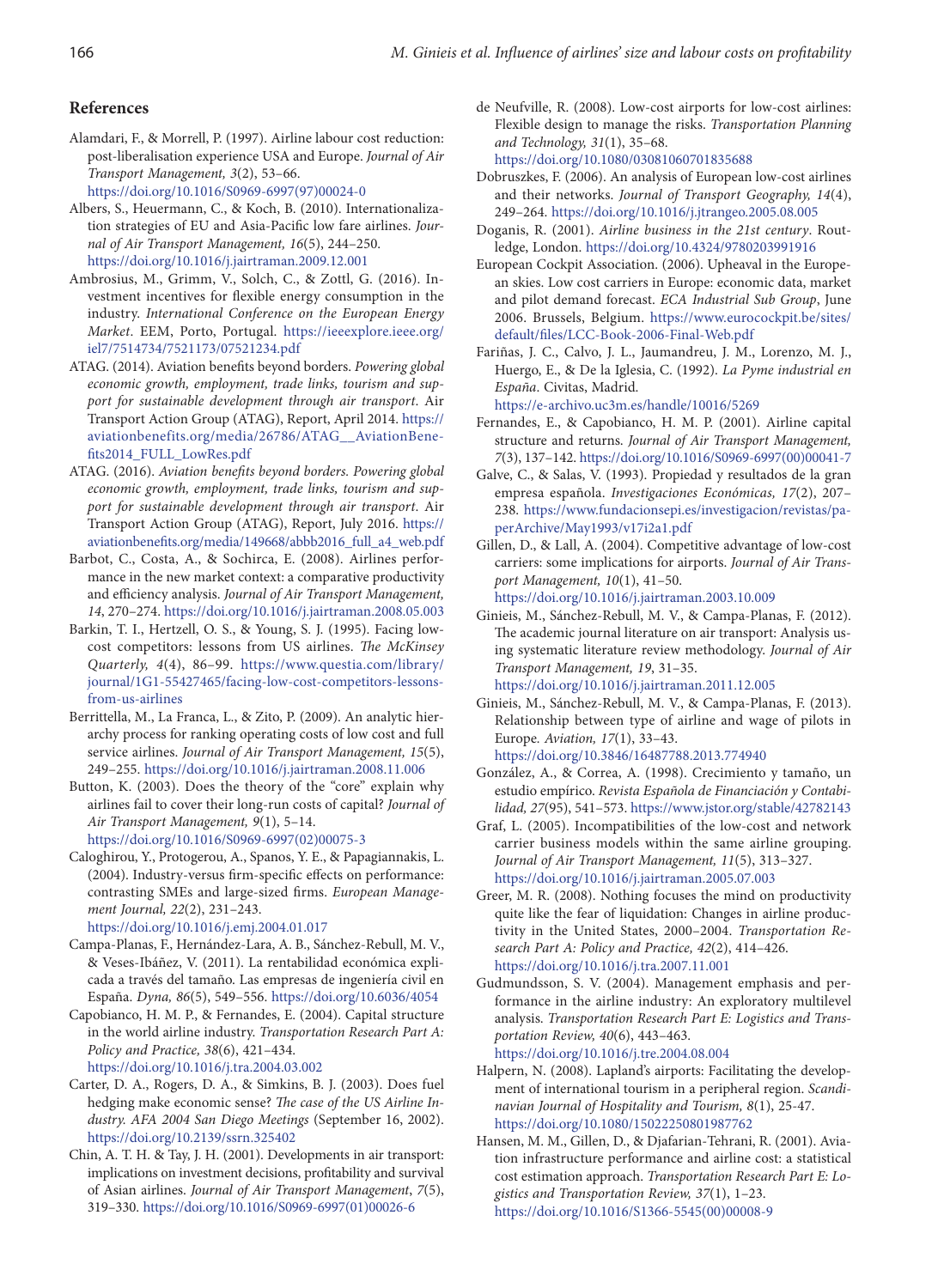- Heracleous, L., & Wirtz, J. (2009). Strategy and organization at Singapore airlines: achieving sustainable advantage through dual strategy. *Journal of Air Transport Management, 15*(6), 274–279. <https://doi.org/10.1016/j.jairtraman.2008.11.011>
- Hernández, A. B., Campa-Planas, F., & Sánchez-Rebull, M. V. (2012). Categorizing the Spanish accommodation sector: does firm size influence economic profitability? *Cornell Hospitality Quarterly, 53*(3), 257–264.

<https://doi.org/10.1177/1938965512445459>

- Heshmati, A., & Kim, J. (2016). *Efficiency and competitiveness of international airlines*. Springer. <https://doi.org/10.1007/978-981-10-1017-0>
- IATA. (2016). *Economic performance of the airline industry*. International Air Transport Association (IATA). Report, June 2016. [https://www.iata.org/whatwedo/Documents/econom](https://www.iata.org/whatwedo/Documents/economics/IATA-Economic-Performance-of-the-Industry-end-year-2016-report.pdf)[ics/IATA-Economic-Performance-of-the-Industry-end-year-](https://www.iata.org/whatwedo/Documents/economics/IATA-Economic-Performance-of-the-Industry-end-year-2016-report.pdf)[2016-report.pdf](https://www.iata.org/whatwedo/Documents/economics/IATA-Economic-Performance-of-the-Industry-end-year-2016-report.pdf)
- Jakšić, D., Mijić, K., & Andrić, M. (2012). Analysis of variations in the performance of audit firms in the republic of Serbia. *Economic Annals, 57*(193), 71–91. [https://ideas.repec.org/a/](https://ideas.repec.org/a/beo/journl/v57y2012i193p71-92.html) [beo/journl/v57y2012i193p71-92.html](https://ideas.repec.org/a/beo/journl/v57y2012i193p71-92.html)
- Kalemba, N., & Campa-Planas, F. (2019). Safety and the economic and financial performance in the airline industry: Is there any relationship? *Aviation, 23*(1), 7–14. <https://doi.org/10.3846/aviation.2019.9744>
- Klophaus, R. (2005). Frequent flyer programs for European lowcost airlines: Prospects, risks and implementation guidelines. *Journal of Air Transport Management, 11*(5), 348–353. <https://doi.org/10.1016/j.jairtraman.2005.07.001>
- Lee, C. H., & Hooy, C. W. (2012). Determinants of systematic financial risk exposures of airlines in North America, Europe and Asia. *Journal of Air Transport Management, 24*, 31–35. <https://doi.org/10.1016/j.jairtraman.2012.06.003>
- Link, H., Götze, W., & Himanen, V. (2009). Estimating the marginal costs of airport operation using multivariate time series models with correlated error terms*. Journal of Air Transport Management, 15*(1), 41–46. <https://doi.org/10.1016/j.jairtraman.2008.07.003>
- Lopes, I. T, Ferraz, D. P., & Gomes Rodrigues, A. M. (2016). The drivers of profitability in the top 30 major airlines worldwide. *Measuring Business Excellence, 20*(2), 26–37. <https://doi.org/10.1108/MBE-09-2015-0045>
- Maenhout, B., & Vanhoucke, M. (2011). Days on and days off scheduling of pilots under a variable workload. In C. R. Walsh (Ed.), *Airline industry: strategies, operations and safety* (pp. 193–212). Nova Science Publishers, Inc. <https://ideas.repec.org/p/rug/rugwps/11-755.html>
- Mantin, B. & Wang, J. H. E. (2012). Determinants of profitability and recovery from system-wide shocks: The case of the airline industry. *Journal of Airline and Airport Management, 2*(1), 1–33. <https://doi.org/10.3926/jairm.2>
- Mason, K. J. (2000). The propensity of business travellers to use low cost airlines. *Journal of Transport Geography, 8*(2), 107– 119. [https://doi.org/10.1016/S0966-6923\(99\)00032-0](https://doi.org/10.1016/S0966-6923(99)00032-0)
- Melo Filho, C. R., Salgado, L. H., Sato, R., & Oliveira, A. V. M. (2014). Modeling the effects of wage premiums on airline competition under asymmetric economies of density: A case study from Brazil. *Journal of Air Transport Management, 36*, 59–68.<https://doi.org/10.1016/j.jairtraman.2013.12.010>
- Merkert R., & Pearson J. (2015). A non-parametric efficiency measure incorporating perceived airline service levels and profitability. *Journal of Transport Economics and Policy*, *49*(2), 261–275. [https://www.ingentaconnect.com/contentone/lse/](https://www.ingentaconnect.com/contentone/lse/jtep/2015/00000049/00000002/art00006%20) [jtep/2015/00000049/00000002/art00006](https://www.ingentaconnect.com/contentone/lse/jtep/2015/00000049/00000002/art00006%20)
- Mohammadi-Amin, M., & Karimi, N. (2018). General aviation in Iran – challenges and opportunities. *International Journal of Engineering and Technology (UAE), 7*(4), 190–194. [https://](https://webcache.googleusercontent.com/search?q=cache:4f8ogHAnySYJ:https://www.sciencepubco.com/index.php/ijet/article/download/22423/11014+&cd=11&hl=es&ct=clnk&gl=es) [webcache.googleusercontent.com/search?q=cache:4f8ogHAn](https://webcache.googleusercontent.com/search?q=cache:4f8ogHAnySYJ:https://www.sciencepubco.com/index.php/ijet/article/download/22423/11014+&cd=11&hl=es&ct=clnk&gl=es) [ySYJ:https://www.sciencepubco.com/index.php/ijet/article/do](https://webcache.googleusercontent.com/search?q=cache:4f8ogHAnySYJ:https://www.sciencepubco.com/index.php/ijet/article/download/22423/11014+&cd=11&hl=es&ct=clnk&gl=es) [wnload/22423/11014+&cd=11&hl=es&ct=clnk&gl=es](https://webcache.googleusercontent.com/search?q=cache:4f8ogHAnySYJ:https://www.sciencepubco.com/index.php/ijet/article/download/22423/11014+&cd=11&hl=es&ct=clnk&gl=es)
- Morrell, P. (2005). Airlines within airlines: An analysis of US network airline responses to Low Cost Carriers. *Journal of Air Transport Management, 11*(5), 303–312. <https://doi.org/10.1016/j.jairtraman.2005.07.002>
- Najda, C. (2003). *Low-Cost carriers and low fares: competition and concentration in the U.S. airline industry*. Department of Economics, Stanford University, May 2003, USA. <http://ftp.zew.de/pub/zew-docs/dp/dp11051.pdf>
- Neal, Z. P., & Kassens-Noor, E. (2011). The business passenger niche: Comparing legacy carriers and southwest during a national recession. *Journal of Air Transport Management, 17*(4), 231–232. <https://doi.org/10.1016/j.jairtraman.2010.09.001>
- Novak, A., Havel, K., & Adamko, P. (2019). Number of conflicts at the route intersection – minimum distance model. *Aviation, 23*(1), 1–6. <https://doi.org/10.3846/aviation.2019.9746>
- Oleshko, T., & Heiets, I. (2018). Perspectives of the air transportation market in Ukraine. *Aviation*, *22*, 1–5. <https://doi.org/10.3846/aviation.2018.1855>
- Oum, T. H., Fu, X., & Yu, C. (2005). New evidences on airline efficiency and yields: A comparative analysis of major North American air carriers and its implications. *Transport Policy, 12*(2), 153–164.<https://doi.org/10.1016/j.tranpol.2005.01.002>
- Oum, T. H., Park, J. H., Kim, K., & Yu, C. (2004). The effect of horizontal alliances on firm productivity and profitability: evidence from the global airline industry. *Journal of Business Research, 57*, 844–853. [https://doi.org/10.1016/S0148-2963\(02\)00484-8](https://doi.org/10.1016/S0148-2963(02)00484-8)
- Oum, T. H., & Yu, C. (1995). A productivity comparison of the world's major airlines. *Journal of Air Transport Management, 2*(3/4), 181–195. [https://doi.org/10.1016/0969-6997\(96\)00007-5](https://doi.org/10.1016/0969-6997(96)00007-5)
- Oum, T. H., & Yu, C. (1998). An analysis of profitability of the world's major airlines. *Journal of Air Transport Management, 4*(4), 229–237. [https://doi.org/10.1016/S0969-6997\(98\)00023-4](https://doi.org/10.1016/S0969-6997(98)00023-4)
- Pantazis, N., & Liefner, I. (2006). The impact of low-cost carriers on catchment areas of established international airports: The case of Hanover Airport, Germany. *Journal of Transport Geography, 14*(4), 265–272. <https://doi.org/10.1016/j.jtrangeo.2005.05.002>
- Parast, M. M., & Fini, E. H. (2010). The effect of productivity and quality on profitability in US airline industry: An empirical investigation. *Managing Service Quality, 20*(5), 458–474. <https://doi.org/10.1108/09604521011073740>
- Randøy, T., & Strandenes, S. P. (1997). The effect of public ownership and deregulation in the Scandinavian airline industry. *Journal of Air Transport Management, 3*(4), 211–215. [https://doi.org/10.1016/S0969-6997\(97\)00028-8](https://doi.org/10.1016/S0969-6997(97)00028-8)
- Reynolds-Feighan, A. (2001). Air-freight logistics. In A. M. Brewer, K. J. Button, & D. A. Hensher (Eds.), *Handbook of logistics and supply-chain management*. Elsevier Science Ltd., UK. <https://ideas.repec.org/p/ucn/oapubs/10197-99.html>
- Rumelt, R. (1991). How much does industry matter? *Strategic Management Journal, 12*(3), 167–185. <https://doi.org/10.1002/smj.4250120302>
- Santana, I. (2009). Do public service obligations hamper the cost competitiveness of regional airlines? *Journal of Air Transport Management, 15*(6), 344–349.

<https://doi.org/10.1016/j.jairtraman.2008.12.001>

Shen, Y. (2017). Market competition and market price: Evidence from United/Continental airline merger. *Economics of Transportation, 10*, 1–7.<https://doi.org/10.1016/j.ecotra.2017.03.001>